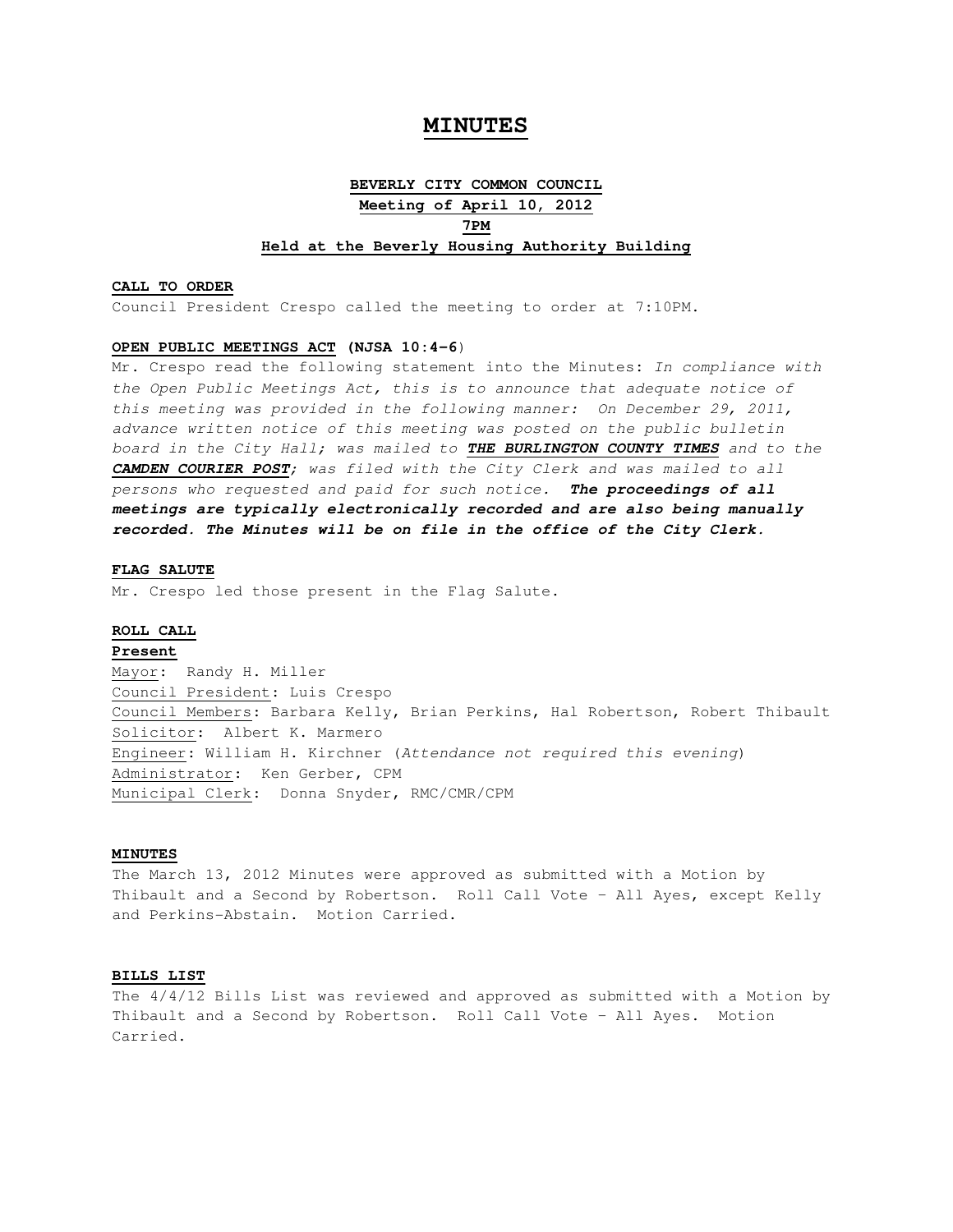# **ORDINANCE 2012-4: SECOND READING/PUBLIC HEARING**

A Bond Ordinance authorizing various Capital Improvements and the Acquisition of Capital Equipment in and for the City of Beverly, County of Burlington, State of New Jersey: Appropriating the sum of \$500,000 therefor; Authorizing the Issuance of General Obligation Bonds or Bond Anticipation Notes of the City of Beverly in the Aggregate Principal amount of up to \$475,000; Making certain determinations and covenants; and, Authorizing certain related actions in connection with the foregoing.

Ordinance 2012-4 was opened for Public Hearing at 7:16PM. There being no Public Comment, this portion of the Second Reading was closed. Council discussed the amount by which the 2012 Budget was requested cut by the Auditor.

Mr. Thibault commented that realizing how extremely busy the Clerk's Office was that Council should have the entire meeting packet the Friday before the meetings, as this was not a good way to do business. The Clerk agreed.

With discussion ended, Motion to Approve was made by Robertson with a Second by Kelly. Roll Call Vote – All Ayes. Motion Carried.

#### **RESOLUTIONS**

#### **RESOLUTION 2012-126**

A Resolution approving Civil Service Job Descriptions as applicable for current Beverly City Staff.

**NOTE: RESOLUTION 2012-126 was "HELD" UNTIL THE JOB DESCRIPTIONS SUBMITTED BY THE ADMINISTRATOR COULD BE THOROUGHLY REVIEWED BY COUNCIL.** 

### **RESOLUTION 2012-127**

A Resolution authorizing the City of Beverly to renew with the County of Burlington the 2012 Solid Waste Services Agreement, which will provide for continuation of Recycling and Solid Waste Disposal Services for 2012 through 2016. Motion to Approve by Thibault and Second by Kelly. Roll Call Vote – All Ayes. Motion Carried.

#### **RESOLUTION 2012-128**

A Resolution authorizing an Agreement between Willingboro Township and the City of Beverly for Certified Recycling Professional Services. Motion to Approve by Thibault and Second by Perkins. Roll Call Vote – All Ayes. Motion Carried.

### **RESOLUTION 2012-129**

A Resolution approving Salaries for the Employees of the City of Beverly for the 2012 Calendar Year.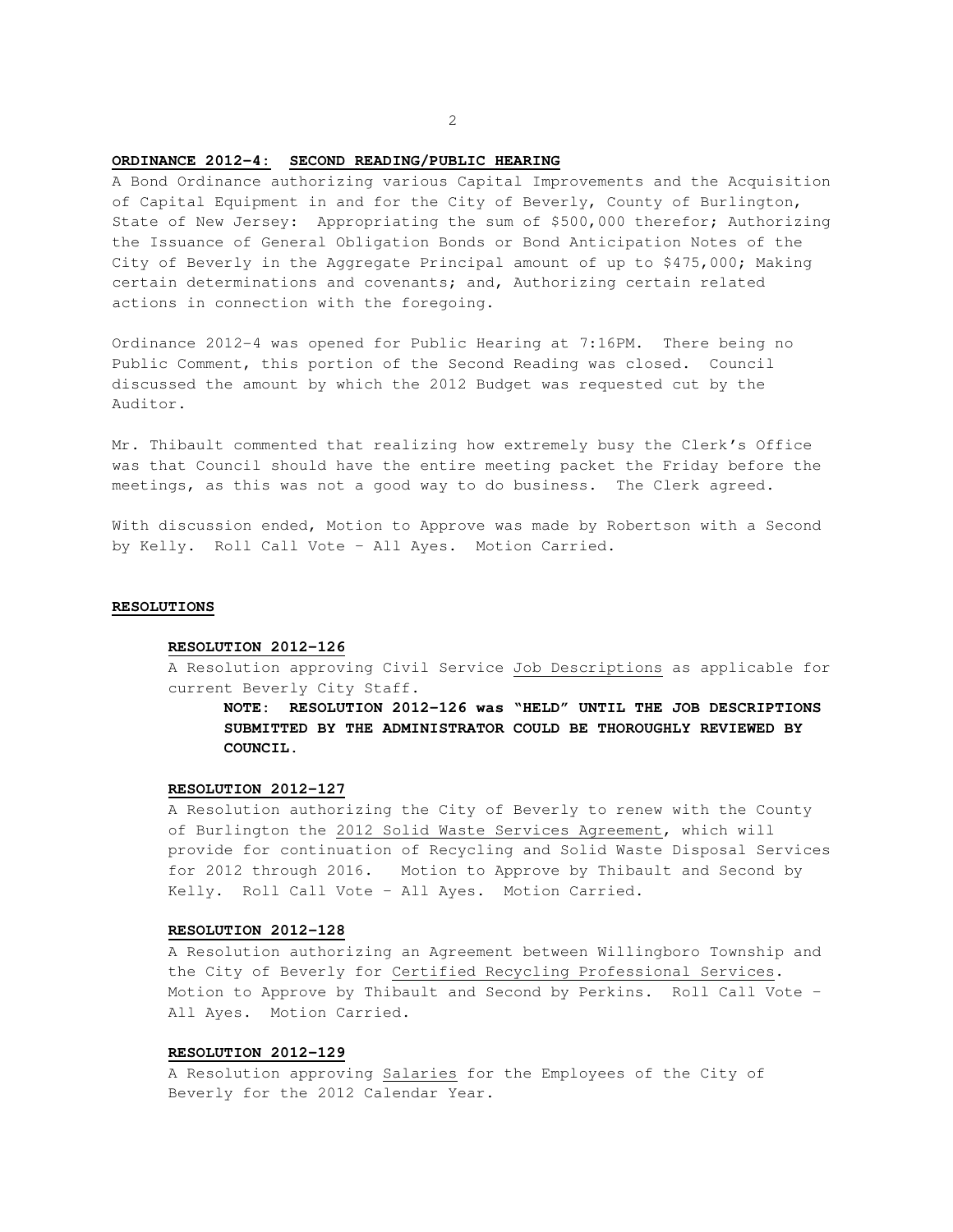# **NOTE: RESOLUTION 2012-129 WAS "HELD" FOR FURTHER REVIEW WITH THE TREASURER'S OFFICE.**

#### **RESOLUTION 2012-130**

A Resolution opposing Senate Bill 1452 regarding costly unfunded mandates and impractical new requirements relative to the Open Public Records Act, and Senate Bill 1451 regarding introduced legislation to reform and modernize the Open Public Meetings Act. Motion to Approve by Thibault and Second by Kelly. Roll Call Vote – All Ayes. Motion Carried.

# **RESOLUTION 2012-131**

A Resolution requesting New Jersey's Legislative Leaders to reverse the decline in funding for New Jersey's Tobacco Control Program. Motion to Approve by Thibault and Second by Kelly. Roll Call Vote – All Ayes. Motion Carried.

#### **RESOLUTION 2012-132**

A Resolution joining the National Council on Alcoholism and Drug Dependence, Inc. (NCADD) and The New Jersey Division of Alcohol Beverage Control proclaiming that April 2012 is Alcohol Awareness Month in the City of Beverly. Motion to Approve by Thibault and Second by Kelly. Roll Call Vote – All Ayes. Motion Carried.

## **REPORTS/COMMENTS**

As the Chairperson for the Fire/EMS/Defense Committee, the Insurance Committee, and the Health Committee, **Mr. Thibault** reported the following info: He attended a meeting in Edgewater Park where the Beverly/Edgewater Park Emergency Squad was discussed relative to keeping the Squad in-tact. The Committee there is in a box right now. Mr. Thibault commented at the meeting that the B/EP Emergency Squad was the fabric of the Community and it needs to be maintained as is, not have the service sent to an outside agency. He also stated that Residents should contact the Edgewater Park Committee to voice their opinion while remembering that you can't be faster than what's right here! He stated that it was a good meeting.

Relative to the Insurance Committee Mr. Thibault reported that \$750.00 in premiums was saved to date with the BURLCOJIF by Council Member's attendance at required seminars. Several other members of Council will be attending before the end of the year which will add to our savings.

Mr. Thibault reported that he met with Emergency Management and asked if there were any other issues coming up with the Health Committee. Mr. Crespo stated that major issues are handled by the County relative to Vaccines, Mosquito Control, etc.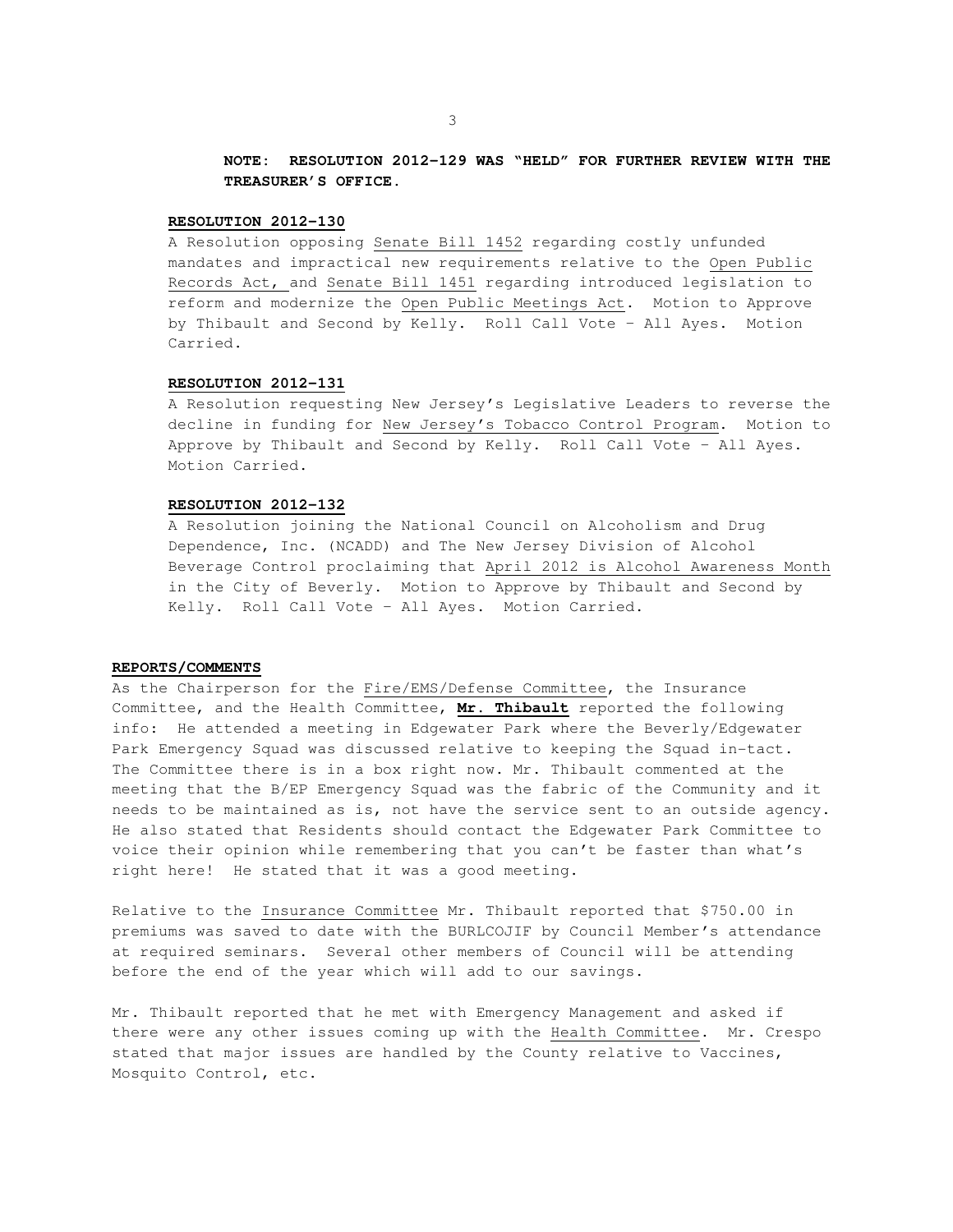Mr. Thibault also requested, while realizing the overload in the Clerk's Office, that meeting packets and agendas be received by Council the Friday before meetings giving the Council ample time to review.

**Administrator Gerber** attended a meeting last week with the Fire Commissioner re the Group hired to do the study for Consolidation and said that he forwarded the information to Mr. Thibault. The study should be done in about 90 days and that contact could be made with Mr. Stevenson. He also advised that there are more Job Descriptions coming for Council's review.

**Mr. Robertson** thanked those involved for cleaning up the Luncheonette on the corner of Bridge and Warren.

**Ms. Kelly** advised for the Public Affairs Committee that the "Parade" is in motion and that she is still looking for volunteers and to please have all interested parties call her. Also, the Town-wide Yard Sale will be held on May 18, 19 20. At this point, Mr. Crespo recommended as is done every year in this instance, that the Yard Sale Permit Fees be waived for May 18 through and including May 20, 2012 for the Town-wide Sale.

### **RESOLUTION 2012-134**

 A Resolution waiving the regular Yard Sale Permit Fees for the Annual **"Town-wide Yard Sale"** taking place on Friday/Saturday/Sunday, May 18, 19 and 20, 2012. Motion to waive said fees by Perkins with a Second by Thibault. Roll Call Vote – All Ayes. Motion Carried.

**Mr. Crespo** reported that we had to cut \$27,000 out of the Budget to stay in compliance with the current budget mandates and then another \$24,000 per instructions from our Auditor. Police Committee interview info will be for Executive this evening. He also advised that we are compiling a list for Municipal Auction and hoping to have same at some point in June.

**Solicitor Marmero** reported re Roberts Rules of Order, that the Council is governed by Robert's Rules. For our procedures, some are done by Council by resolution. Exact application of same would make meeting a much more formal process. Continued discussion was had between Mr. Thibault, Mr. Marmero, and Council. Also discussed was the role of the Council President and the order of voting. Mr. Thibault stated that the feeling was that Council was being led by the Council President with very little debate, i.e. the operational powers of arguing or debating a point.

# **NEW BUSINESS**

 Coverage for the Clerk's Office 4/19-5/2/12 due pre-approved Vacation time, and in the Tax Collector/Treasurer's Office during Hip Replacement Surgery recuperation.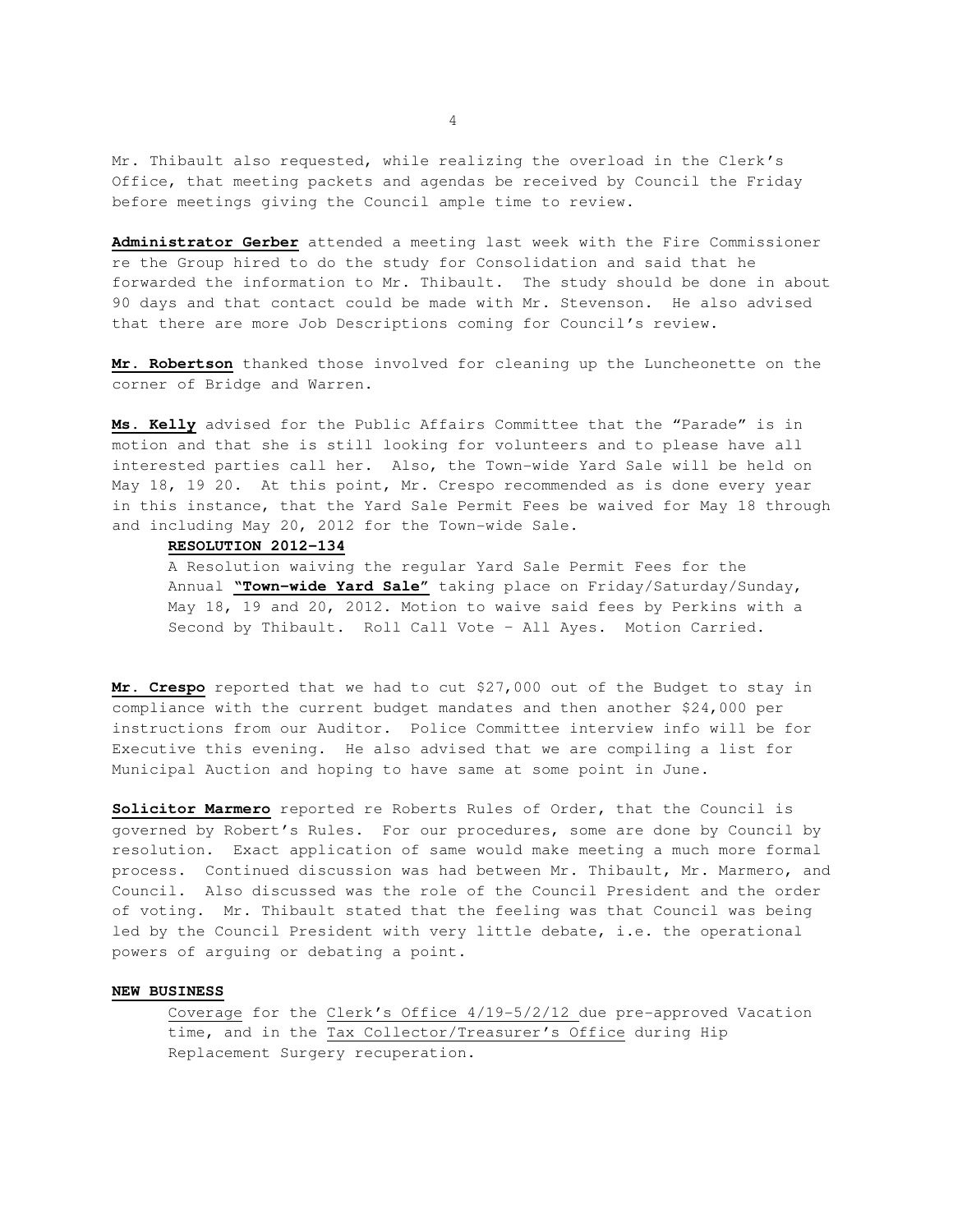The Administrator advised that he has reached out to several other municipalities for assistance and that he is waiting to hear back from their respective Administrators re same.

#### **OLD BUSINESS**

# **CABLE FRANCHISE RENEWAL UPDATE**:

 Analysis of Questionnaire responses. Update on next steps in the Renewal process.

 The Clerk was in contact with Solicitor regarding contact being made with Comcast and the requirements under the Franchise Renewal Guidelines. Al Marmero will do a Resolution for Council's 4/24/12 meeting which will put Comcast on notice as to the City's intent to enter into the Ascertainment Process.

### **RECODIFICATION:**

 Update: **Coded Systems** and **General Code**, the two major Recodification companies utilized by the State of New Jersey municipalities, have been contacted for the purpose of setting up an appointment to review the Recodification process, analyze the Ordinances on hand that require Recodification, and provide an estimated price range for Recodification and Maintenance services.

 Council will be updated as the Clerk and Mr. Robertson meet with the Recodification Representatives from both companies.

**CORRESPONDENCE –** The Correspondence was read into the Minutes as follows by the Mayor:

 **State of NJ-DOT:** 3/26/12 letter advising Beverly City of NJDOT's Fiscal Year 2012 Municipal Aid Program for the Northwest Roads Reconstruction Project in the amount of \$200,000.00.

 It was noted by Mr. Crespo that the "Northwest Roads" project included Detwiler, Ashton, Nichols, and a portion of Wheatley over by the Dunes.

 **Beverly United Methodist Church:** "Meals of Love" being served Monday, 4/16/12, 4-6PM.

 **Burlington County Freeholders:** Notification of Third Round for Municipal Recreation Grants (deadline for applications is Friday,  $5/4/12$ ).

Mr. Crespo stated that these Grants were for Park Improvements and Land Projects. The Clerk will notify Mr. Kirchner re same.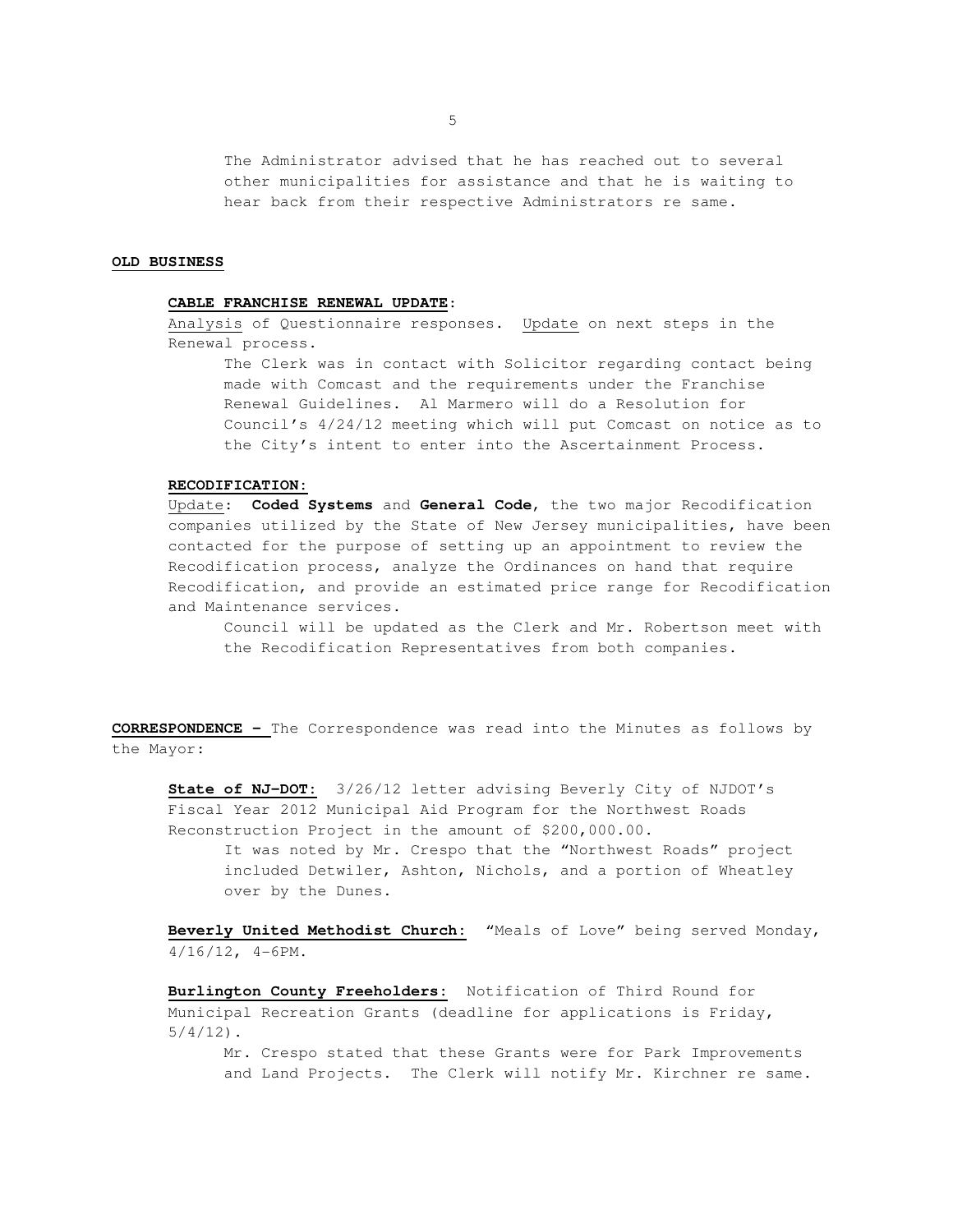**COMMENTS/REPORTS - (See "Reports" Above)**

**MAYOR** 

### **ADMINISTRATOR**

**SOLICITOR** 

**ENGINEER** – N/A

#### **COUNCIL MEMBERS**

#### **CLERK**

**PUBLIC COMMENT** – The Meeting was opened to the Public at 8:18PM. This portion of the meeting provides the public with an opportunity to ask questions of City Council concerning the City, or to address questions to the Administrator/Director of Public Safety. **Please state your name and address for the record.** 

Commenting were Residents Pat Pirylis; Mark Schwedes; Dale Thompson; Bob Bancroft. Discussed were the topics of Workmen's Compensation; Completion of Online Pension Training for those responsible for same; the completion time for the ADA Renovation project at City Hall; Juvenile Curfew times and enforcement relative to same; Recycling; Leaf collection procedures.

#### **EXECUTIVE SESSION**

#### **Resolution 2012-135:** (At 8:30PM)

A Resolution of the Common Council of the City of Beverly to hold Executive Session in accordance with the Open Public Meetings Act, P.L. 1975, Chapter 231, permitting the exclusion of the Public from a meeting in certain circumstances which the Governing Body deem now exist: Discussion to be had on Personnel, Litigation, and Contractual matters. Motion by Robertson; Second by Kelly. All in Favor. Motion Carried.

Motion to come out of Executive Session and back into Open Session at 9:25PM by Perkins; Second by Kelly. All in Favor. Motion Carried.

|  |  |  | <b>ACTION TAKEN AFTER EXECUTIVE:</b> |  | NΩ |
|--|--|--|--------------------------------------|--|----|
|--|--|--|--------------------------------------|--|----|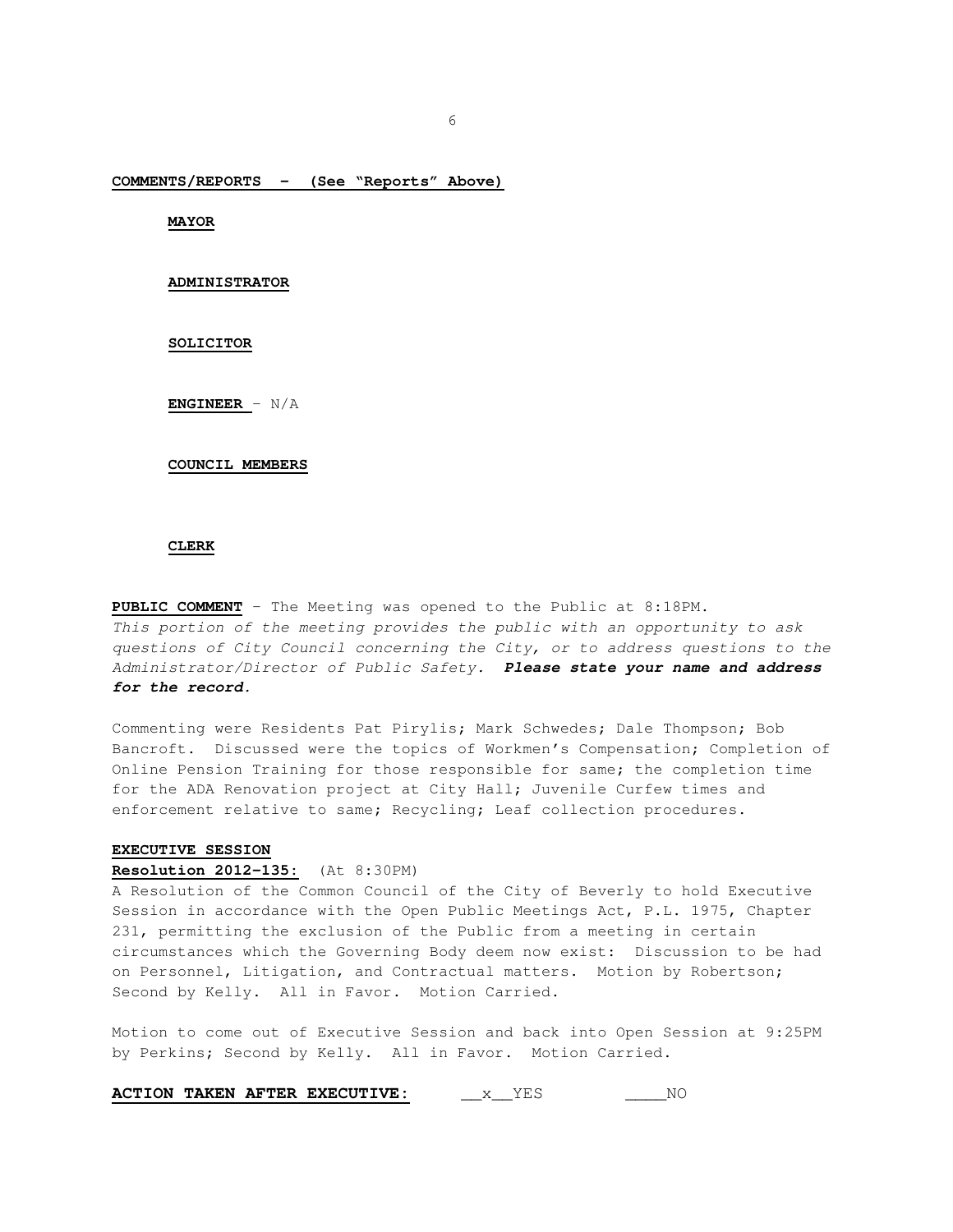## **RESOLUTION 2012-136:**

A Resolution to contract with and hire **Michael A. Megara** as a Class II Special Police Officer, 40 hours per week, \$12.00 per hour, No Benefits, 6 Month Probationary Period, Reimbursement for Education with Payback clause effective if employee leaves the employ of Beverly City prior to one year. Motion to Approve by Thibault and Second by Kelly. Roll Call Vote – All Ayes. Motion Carried.

### **RESOLUTION 2012-137**:

A Resolution to hire a Special Investigator for Certain Employment Matters for a maximum of thirty (30) hours at \$150.00 per hour, not to be exceeded without prior approval from Council. Motion by Kelly and Second by Perkins. Roll Call Vote – All Ayes, except Thibault-NO, and Crespo-ABSTAIN. Motion Carried.

#### **ADJOURNMENT**

There being no further business, Motion to Adjourn at 9:30PM was made by Thibault with a Second by Kelly. All in Favor. Motion Carried.

**\_\_\_\_\_\_\_\_\_\_\_\_\_\_\_\_\_\_\_\_\_\_\_\_\_\_\_\_\_\_ \_\_\_\_\_\_\_\_\_\_\_\_\_\_\_\_\_\_\_\_\_** 

**\_\_\_\_\_\_\_\_\_\_\_\_\_\_\_\_\_\_\_\_\_\_\_\_\_\_\_\_\_\_ \_\_\_\_\_\_\_\_\_\_\_\_\_\_\_\_\_\_\_\_\_** 

**Respectfully submitted,** 

**Donna Snyder, RMC/CMR/CPM Date** 

**APPROVED:** 

Randy H. Miller, Mayor **Date** 

#### **Governor's Best Practices Toolbox:**

### **"Prospective" Items for Continued Discussion, Monitoring, and Update:**

1. Does your municipality maintain an up-to-date municipal website containing, but not limited to:

Past 3 years adopted Budgets. YES. Current year proposed Budget including the full adopted Budget for current year when approved by the Governing Body. TBA Most recent Annual Financial Statements and Audits. YES Notifications for Solicitation of Bids and RFP's. TBA LINC TO ENGINEER. Employee Contact Information. TO BE UPDATED.

Governing Body, Boards, and Commission Meeting Dates, Minutes, and Agendas. TBA